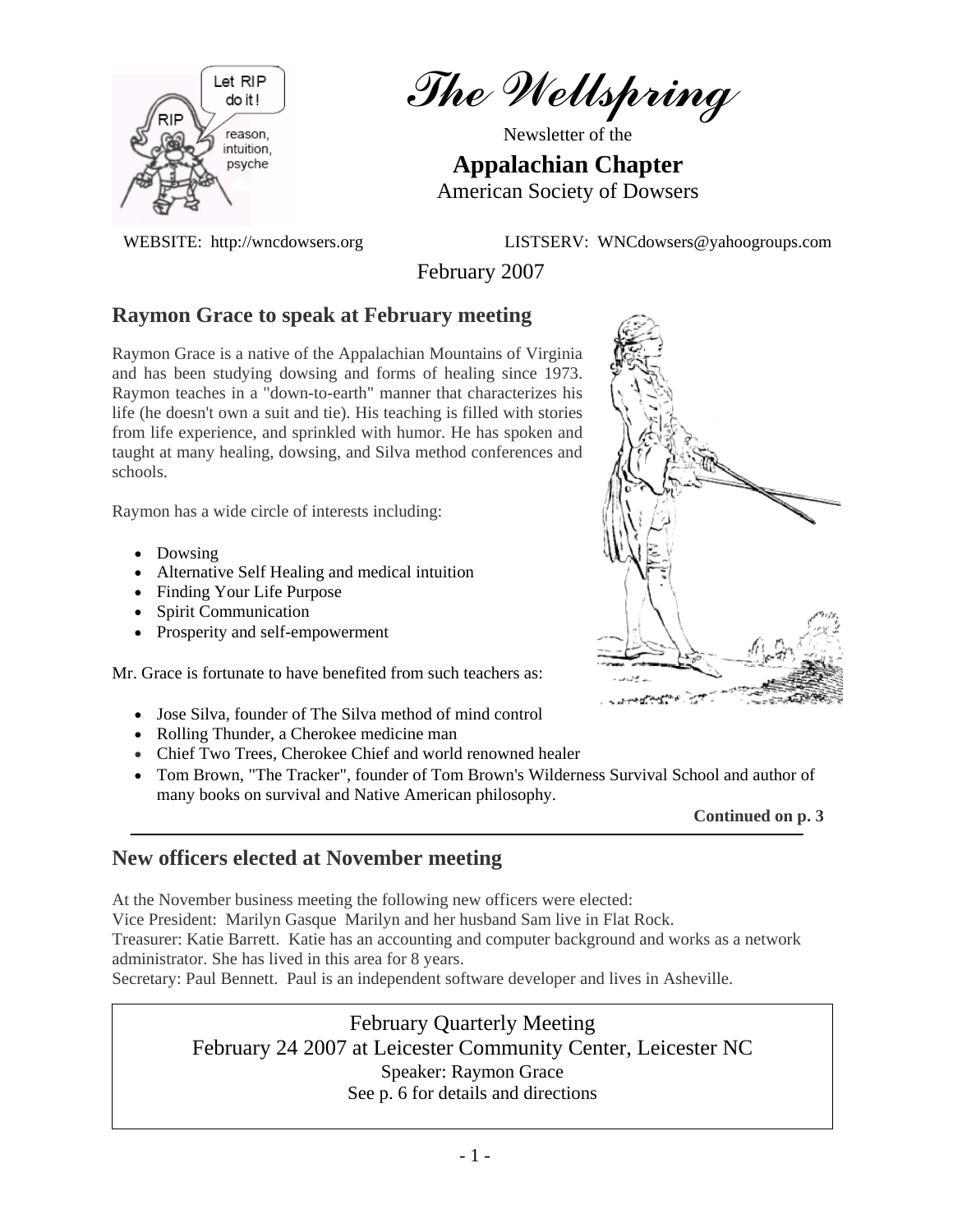### **President's Corner**

#### By Richard Crutchfield

How can we deny it? A new and even more perfidious "Gold Rush" is on in these mountains. Only it's land this time, and perhaps a more sophisticated form of carpet bagging. Big Money, whether in the form of wealthy out-of-town developer speculators or corporations, is carving up the choicest land, loading up whole mountainsides with tightly packed condos and palatial homes -- even artificial waterfalls! -- , then closing them off to the commoners (us), giving them paradisiacal names and making fortunes off it all, often



at the expense of the ecology, history, people and culture of the region.

What does all this have to do with us, with dowsing? Surely we can have some mollifying or positive influence on this enormous and difficult change going on! I would say "plenty". Our local charter, that of ASD and our work so far as individuals, all articulate that, if anything, dowsing teaching and services are - or should be - an integral and healing part of the web of well-being of any community, especially one being impacted by such misuse of the environment. After all, we are the ones most aware of and concerned at the deeper levels of energy, about the consequences of such activity on human health and spiritual growth. In my view our work is cut out for us.

One of the main problems for us now, it seems to me, is that almost no one, from developers and building contractors and architects, to landscapers and investors - even well drillers - seem the least bit aware of or interested in earth energies (much less the spiritual realm) and what the land's real requirements and limitations are. Native Americans call this a "lack of respect". Sacred sites are therefore violated; living areas are located over geopathogenic and other noxious energy zones, wells and septic systems are placed regardless of where the water veins are, and all without any knowledge of the presence of energy vortexes, earth-bound spirits or "chi" flows. The list goes on. The bigger the project, the more money involved, and the more roughshod and mechanical the approach, it seems. And perhaps the more disastrous the expense and the results.

One very obvious and serious case in point is the problem (even for the dowser) of finding a viable well site for each lot in a closely-packed development (given, of course, that there is no city water accessible), when there are only one or two veins coursing under an area of, say, 25 to 50 units. And what if the lots have already been sold? And what if the terrain is steep and boulder-ridden (which is often the case here), such that the drillers will be lucky to be able to set-up, much less hit a weak vein or to set-up on an alternate site? Some, if not most of these home owners will inevitably be without the most essential requirement: water. Will they not then turn on the developer with legal suits or demand a community well? And those who do find minimal water, will they be willing to share with their neighbors in a culture not prone to cooperation?

It seems incredible that developers would not be aware of this problem before they even invest in a piece of land, much less sell it for people to live on, but that is what, in my view, is going on. The only solution is education - convincing them about dowsing. My term for it is "housing dowsing" (not "house dowsing", which is about clearing one's house of noxious energies, or "delousing dowsing" - Vern Peterson's term for entity clearing). Paul Bennett poses the essential "how to" questions *(see sidebar on p. 3 – ed.)*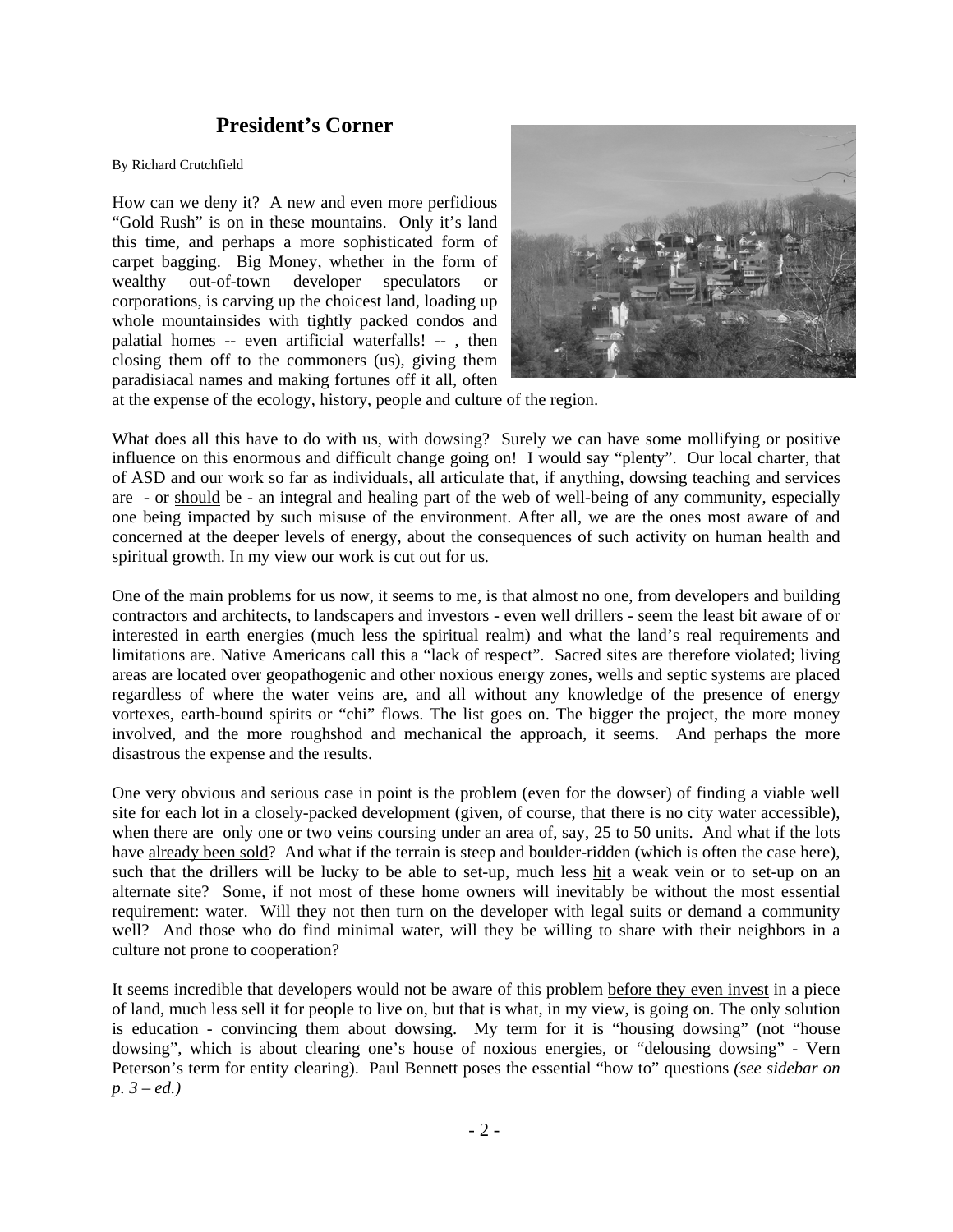If anyone needs convincing about the density and massiveness of some of the developments going in WNC, especially involving the reconstruction of a whole ridge, take a look at Echota Resort on the Ridge above Foscoe off of Rt. 105 west of Boone. I am now in the process of trying to determine how each one of that mass of condos is

supplied with water. While you are at it, dowse to see if the mountain feels violated, and on a 1- 10 scale, by how much. Also dowse the percentage of units that are being compromised by geomagnetic stress.

Issues Related to Housing Dowsing By Paul Bennett

Some of the questions that arise about out-of-control development and how dowsing relates to it are:

1. How to educate the county government about the problem

2. How to lobby for development regulations relating to water availability

3. How to interest the city/county and/or developers in our services

4. How to gain credibility for our work, such as by creating a log of our members' successful dowsing projects

5. Should dowsers survey (even if unofficially) lands likely to be developed and create a database and/or maps of aquifer flows, etc.?

6. Should dowsers be compensated for their work by the city, county or developer?

## **Raymon Grace to speak**

**Continued from p. 1** 

Raymon Grace website: www.lifeenrichmentseminars.com/Raymon

Classes taught by Mr. Grace include:

- Dowsing, energizing and purifying water
- Native American healing techniques
- Healing in the spirit world How to protect against negative thoughts of others How to determine if we have beliefs that affect our health, income, state of mind, etc.How inherited memories affect us and how to change them
- How to use dowsing to clear an area of negative influences
- How to build an "Energy Structure"
- Simplifying meditation and doing something with it
- Mental projection: changing negative situations into positive ones

The main projects that Raymon and friends are focusing on at this time are cleaning up the water, earth and air, changing and improving the energy in schools, and reduction of abuse toward women and children.

### **Books by Raymon Grace:**

 The Future is Yours; Do Something About It Techniques That Work For Me Seasons of April: How to Help Your Kids Succeed

#### **CD's and DVDs by Raymon Grace:**  Medicine Place Connected or Disconnected - The Choice is Yours Raymon Grace Energizes Water Programming Your Brain Reading the Dowsing Chart Choosing Prosperity and Freedom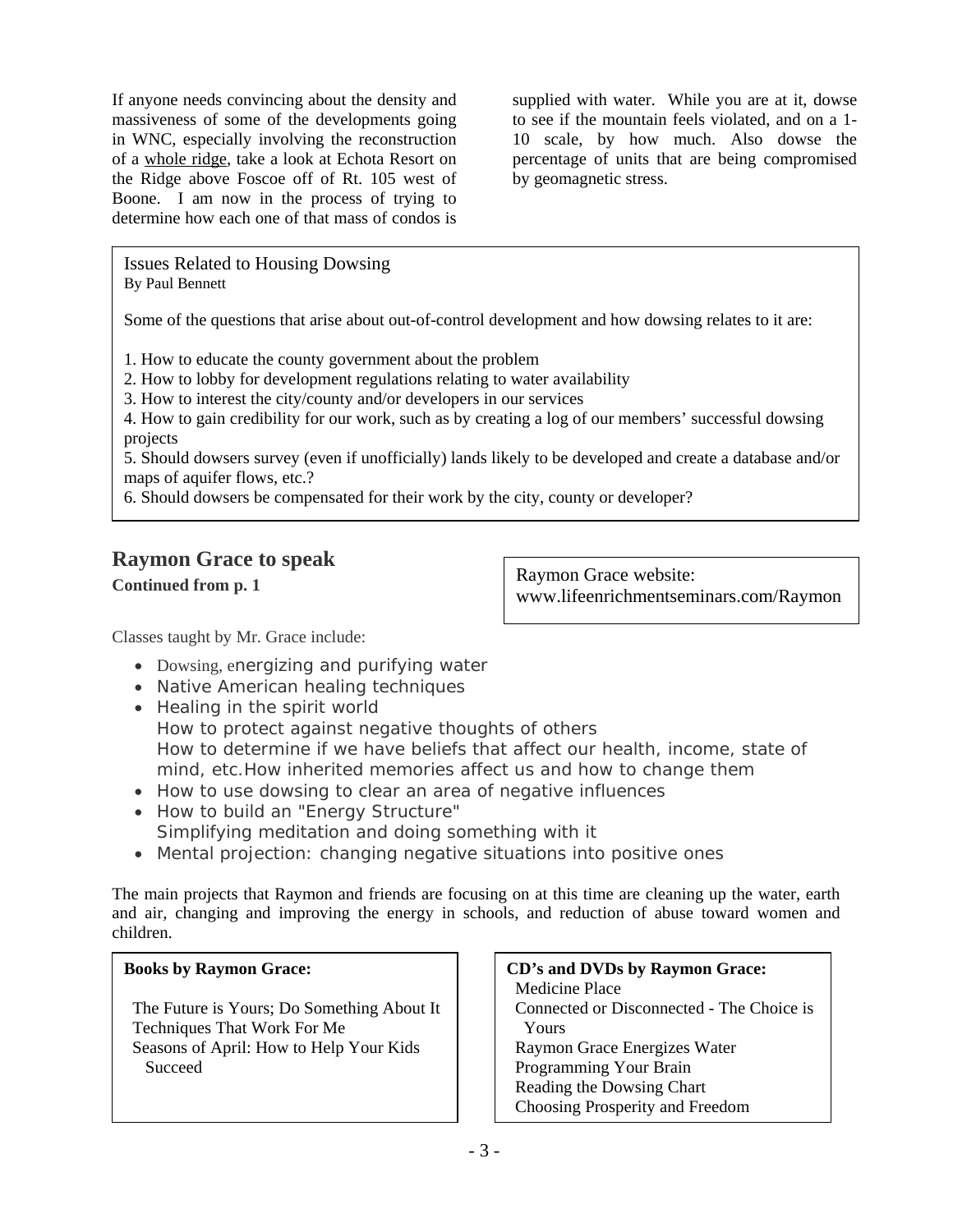### **The Miracle of the Snowflake**

By Paul Bennett

Snowflakes manifest in an incredible variety of forms – besides the familiar elaborate flake forms, they can be prisms, needles, plates and other shapes...but all showing 6-sided symmetry. How snowflakes form these amazing shapes remains something of a mystery. I



researched briefly the current scientific theories for the complexity and symmetry of snowflakes.

The hexagonal form is easily explained. A water molecule  $(H<sub>2</sub>O)$  consists of an oxygen atom and 2 hydrogen atoms, forming a wide V shape with the oxygen atom at the vertex. In liquid water the molecules are separate and do not form any particular structure, but below 32 degrees F. they arrange themselves in a lattice of hexagons. The corners of the hexagons are oxygen atoms and the sides are hydrogen bonds.



The hexagons line up in the third direction. Thus a pure ice crystal takes on the shape of a hexagonal prism:





Water v apor in air crystallizes into a tiny ice crystal, and then other water molecules in the vapor attach themselves to the crystal, and it grows outward. This is where the fuzzy science starts, and many ice chemists agree that it's all still

vague theory. "Why are snowflake shapes so elaborate? Nobody has a good answer for that" says Howard T. Evans, Jr., x-ray crystallographer. "The growth depends on exactly how water vapor molecules are incorporated into the growing ice crystal, and the physics behind this is complex and not well understood", says Kenneth Libbrecht of Cal Tech. In other words, "we don't know."

Some less-than-precise science writers imply that the ultimate form reflects a design that is physically present in the original crystal. But the original crystal is simply a lattice of hexagons and never varies.

The most commonly-seen hypothesis goes like this: as the crystal grows it falls through varying atmospheric conditions including temperature, and the particular shapes that develop are very sensitive to those conditions, and this explains the differing forms. The fact that all six arms or facets on one snowflake are the same (symmetry) is because they encounter the same conditions.

Maybe, but that still doesn't explain the symmetry *within each branch*. And, if this theory were true you'd expect all snowflakes falling in one place to look the same or almost the same.



The explanation is inadequate. The whole thing seems like a very labored attempt to explain how perfection can come out of randomness, and it smacks of the attempts, when crop circles first started appearing, to ascribe them to a very vague theory of "order out of chaos". Almost no one subscribes to those conjectures any more. It

also reminds one of the traditional theory of evolution.

**Perfection cannot happen by itself** out of randomness. There has to be a design, that was imagined a priori by some kind of intelligence. A theory for snowflakes that science hasn't considered is that each forming ice crystal has its own consciousness, which directs the growth of the snowflake. Dr. Emoto has shown that the formation of an ice crystal is affected by the vibrational energy that it is immersed in. Doesn't this mean that each crystal has a consciousness, which responds to vibration and controls the crystal's shape? And isn't it likely that a crystal falling

through the air, with no strong vibration to respond to, is free to manifest its own design?

Which is the simpler and most straightforward way to account for snowflakes: the nebulous scientific hand-waving that doesn't



really present a clear and adequate case, or the consciousness one? (Aren't scientists supposed to believe in Occam's Razor?)

In any case, everyone can marvel at the amazing substance called water and the infinite variety of forms it manifests as snowflakes.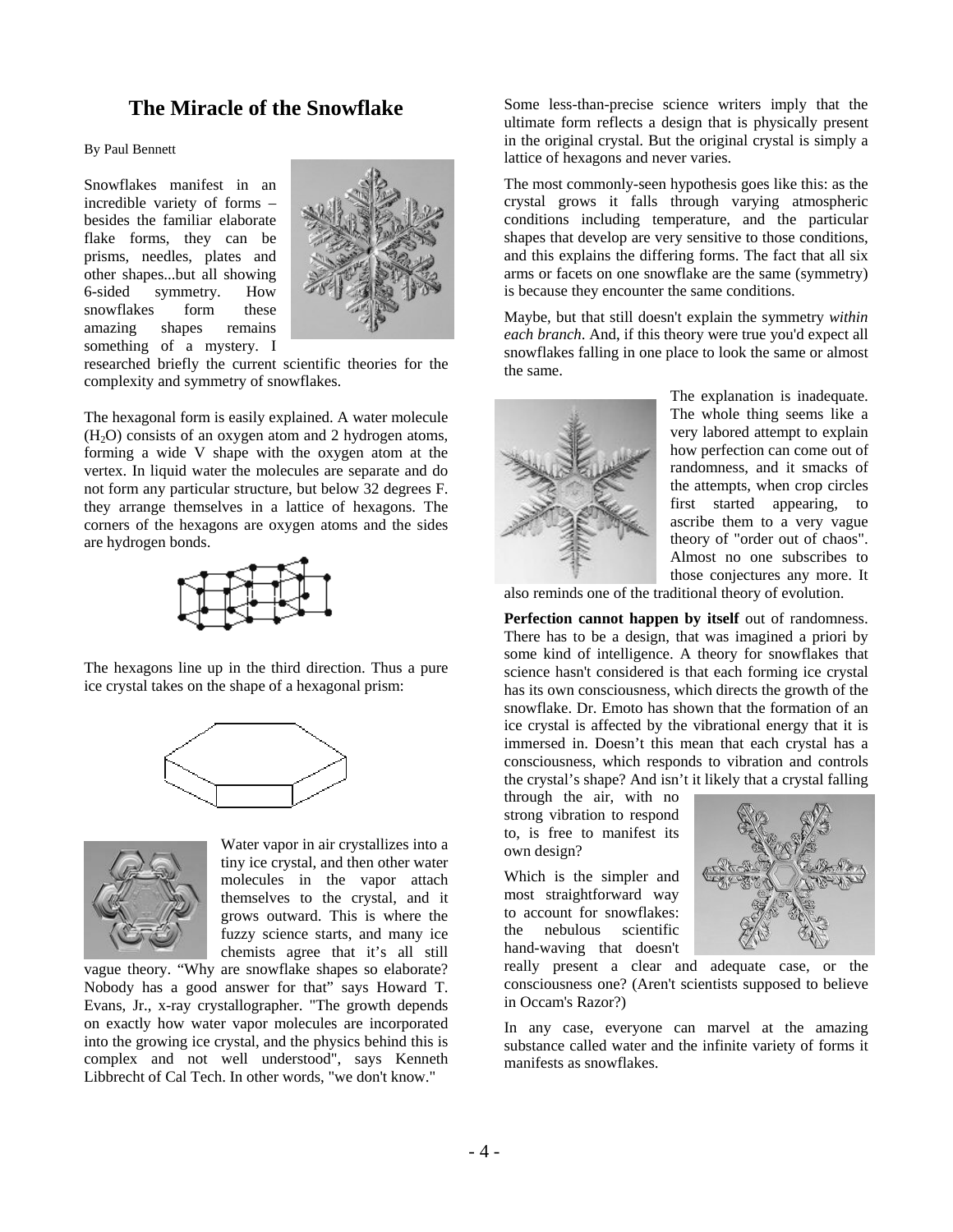#### Dowsing and Clarity

#### By Laurel Davis

When I began dowsing I became aware I had discovered a venue to answer any question I dared to ask. I didn't know how profoundly dowsing would impact my life. I learned how to create a space in my life for dowsing by hydrating well, asking the 'Can I?, May I?, Should I?' questions, and making sure I was not distracted during my dowsing. I was shaky when I first started but I was determined to do this dowsing thing. Perhaps I knew it was going to be a key stepping stone in my life. Each day I would wake and question whether I'd be capable of dowsing again on that day. Would my answers be clear?

I found the quickest route to ask clear questions was to ask my questions out loud. When I stated a question out loud then there was no escaping the question's uncertainties if there were any. On the other hand, I could also feel the power of stating a clear and specific question. Did each word in the stated question propel the actual question toward clarity? I was choosing the

vibration I sought to put out to the universe in the form of a question.

As time went on I became aware of the way my body felt when my questions were clear and my intent was wholly placed. Ah, so that was what it was like to feel clear. I became able to distinguish my 'clear' feeling from a distinct yucky 'unclear' feeling. I truly understood this was all a part of becoming more intuitive.

For me, the clarity that dowsing has brought into my life has precipitated major life changes in both personal and professional realms. My holistic veterinary practice has blossomed with the inclusion of dowsing related to medical conditions. Dowsing has brought connection to the wonders of each animal/caregivers physical, emotional, spiritual being. I now go to work in joyful anticipation of what will unfold as each of my patients walk through the door.

Sooo…if I'm putting my clear vibration (in the form of a question) out to the universe then wouldn't it make sense I would trust the returning vibration (in the form of an answer) would be clear, too. But that's a great topic for another article. Namaste

| Chapter Officers, other Board Members, and Associates |                     |                               |                 |  |  |
|-------------------------------------------------------|---------------------|-------------------------------|-----------------|--|--|
|                                                       |                     |                               | (area code 828) |  |  |
| PRESIDENT:                                            | Richard Crutchfield | president@wncdowsers.org      | 274-3423        |  |  |
| <b>VICE PRESIDENT:</b>                                | Marilyn Gasque      | vicepresident@wncdowsers.org  | 692-5197        |  |  |
| <b>SECRETARY:</b>                                     | Paul Bennett        | secretary@wncdowsers.org      | 299-3008        |  |  |
| <b>TREASURER:</b>                                     | Katie Barrett       | treasurer@wncdowsers.org      | 713-5054        |  |  |
| DIR. AT LARGE:                                        | Lee Barnes          | directors@wncdowsers.org      | 452-5716        |  |  |
| DIR. AT LARGE:                                        | <b>Rusty Ault</b>   | directors@wncdowsers.org      | 693-6556        |  |  |
| <b>BOOKS &amp; MEDIA:</b>                             | Pat Brinkley        |                               | 776-9961        |  |  |
|                                                       | Laurel Davis        |                               | 775-3333        |  |  |
| WEBMASTER:                                            | Joseph Allen        | communications@wncdowsers.org | 318-5204        |  |  |
| NEWSLETTER:                                           | Paul Bennett        | paulwbennett@bellsouth.net    | 299-3008        |  |  |
|                                                       |                     |                               |                 |  |  |

"People have given their soul to the priests and preachers. Their health to the doctors. Their money to the bankers. Their rights to the lawyers and politicians. Their kids to the school system. And in so doing have lost their power to control their lives. It is time to use our minds and abilities and take back our power." - Raymon Grace, from Chief Two Trees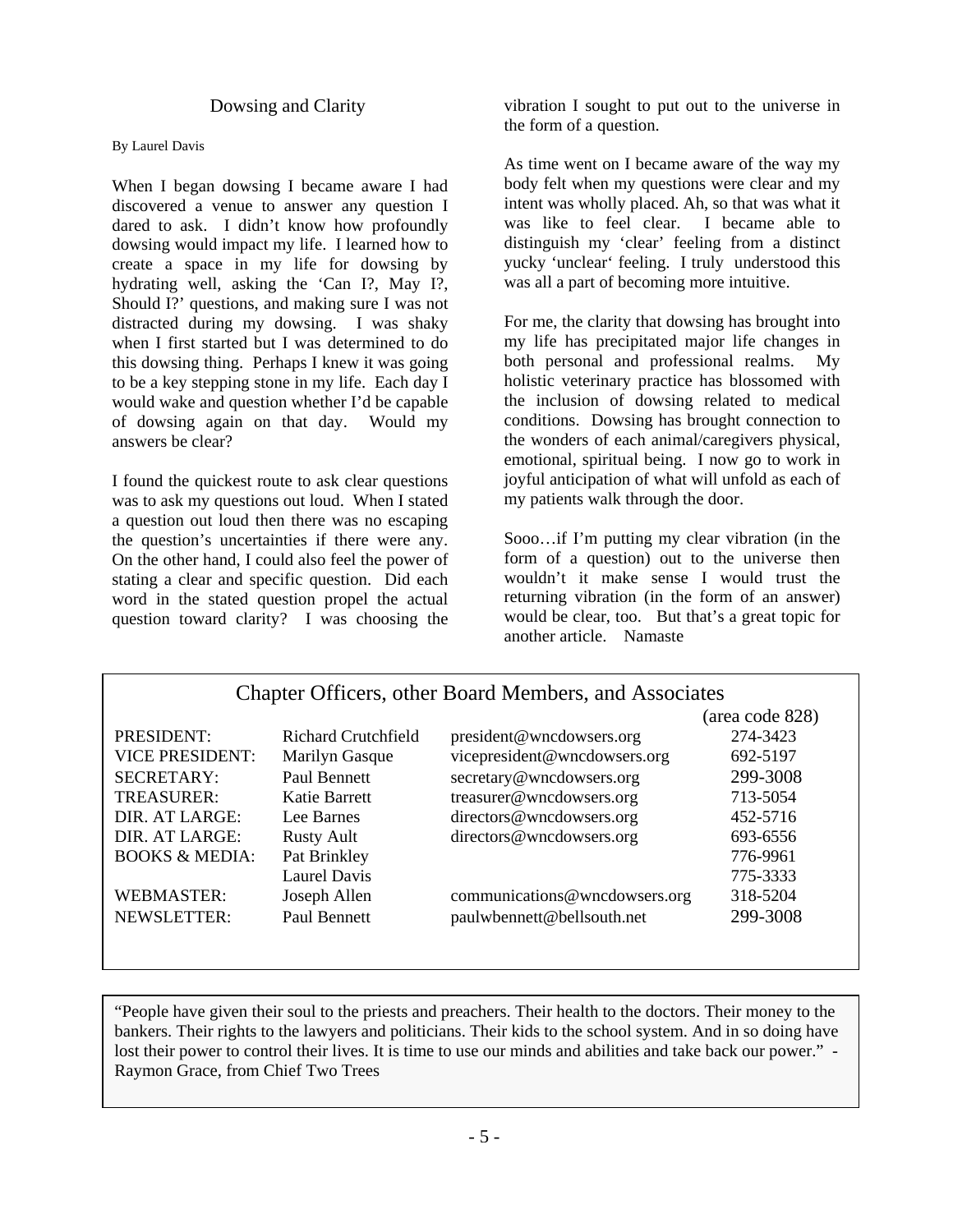# **Quarterly Meeting Schedule**

February 24, 2007

| $9:30-9:50$ Registration |                               | $12:00 - 12:30$ Business meeting  |
|--------------------------|-------------------------------|-----------------------------------|
|                          | $9:50-10:00$ Short meditation | $12:30 - 1:30$ Lunch / Book table |
| $10:00 - 10:10$ Welcome  |                               | $1:30-3:00$ Program, continued    |
| $10:10-12:00$ Program    |                               | $3:00-4:00$ Dowsing clinic        |



### QUARTERLY MEETING INFORMATION

Fee Schedule: **members: \$ 3.00 ; non-members: \$ 6.00**. Talk to Richard Crutchfield about scholarships for children. Students are encouraged to participate free of charge at any time during the day.

Lunch Arrangements: **Pot luck** with ample kitchen facilities for warming and preparing dishes. Volunteers are needed for setting out food and cleaning up. (See sign-up sheet at registration.)

Books and Supplies: sales table, with books and other items related to dowsing, will be open during lunch and from 3:00 to 4:00 PM. Members and guests are invited to bring their used books and periodicals related to dowsing, healing, earth sciences etc. as a donation to the chapter to be sold during quarterly meetings. Because storage space is limited, however, unsold items should be retrieved at 4:00.

Dowsing Clinic: Lessons and demonstrations in basic dowsing, as well as advice for intermediate dowsers, will be arranged by one or two experienced practitioners following the afternoon program, according to the needs of those interested. This period and the lunch hour are the best times to share experiences, chat with the program speaker(s), and peruse the supplies table.

### DIRECTIONS TO LEICESTER COMMUNITY CENTER

**From I-40, Exit 53B** and Asheville center : follow I-240 west thru Asheville; on the Westgate Bridge over the river be in the left two lanes, and exit onto  $19/23$  west (Patton Avenue).  $4<sup>th</sup>$  light, near Ingles, is Leicester Hwy (state hwy 63). Turn right onto 63..

**After turning onto 63**, follow it for about 9 miles, passing signs for Erwin Middle and High Schools, and Leicester Elementary. The Community Center is less than one mile past the Leicester Supply Company, which will be on the right. There will be a low sign for the Center on the right.

**From I-40, Exit 44:** turn Left at the end of the ramp onto 19/23 (Patton Ave) going toward Asheville. Leicester Hwy (Rt 63) will be on the left near the second Ingles grocery store. Turn left on 63. See directions above ("after turning onto 63").

**From I-26 going north** toward Asheville: exit I-26 onto I-40 West. Take Exit 44 off I-40 and follow the above directions.

**From I-26 East going south** toward Asheville: I-26 will merge with 240. On the Westgate Bridge over the river be in the left two lanes, and exit 240 onto 19/23 west (Patton Avenue).  $4<sup>th</sup>$  light, near Ingles, is Leicester Hwy (state hwy 63), going to the right. Follow directions for "After turning onto 63" above.

Someone left a brown ribbed sweater (zipper up the front and the manufacturer's label "Jennifer Moore", XL) at the dowser's social gathering in October. If you own this, please call Marilyn Gasque at 692-5197.

Has anyone resolved to Diet By Dowsing this 2007? I would certainly like a buddy system and any willpower hints you could share. The holiday photos told some tales (or is it tails?) that I would like to change the endings of. Maybe we could dowse each other's optimum weight and issues to resolve to effect change. Heck, with Richard's writing abilities and Huna & Native American insights, Kate's zero-ing in on the REAL causes of lack of will power, Raymon's energy atmosphere changes he's going to teach us, Laurel's secret hints from the pets, Lee's abilities to determine suitable pounds for the size frame and optimum pH, Margery matching herbal supplements to optimize weight loss, Paul's layout skills, Joseph's mind-body affirmations, Katie's spreadsheets and charts, we may just have the makings of the next Atkins-Zone-South Beach-Dr. Phil-Oprah-like diet book. – Marilyn Gasque